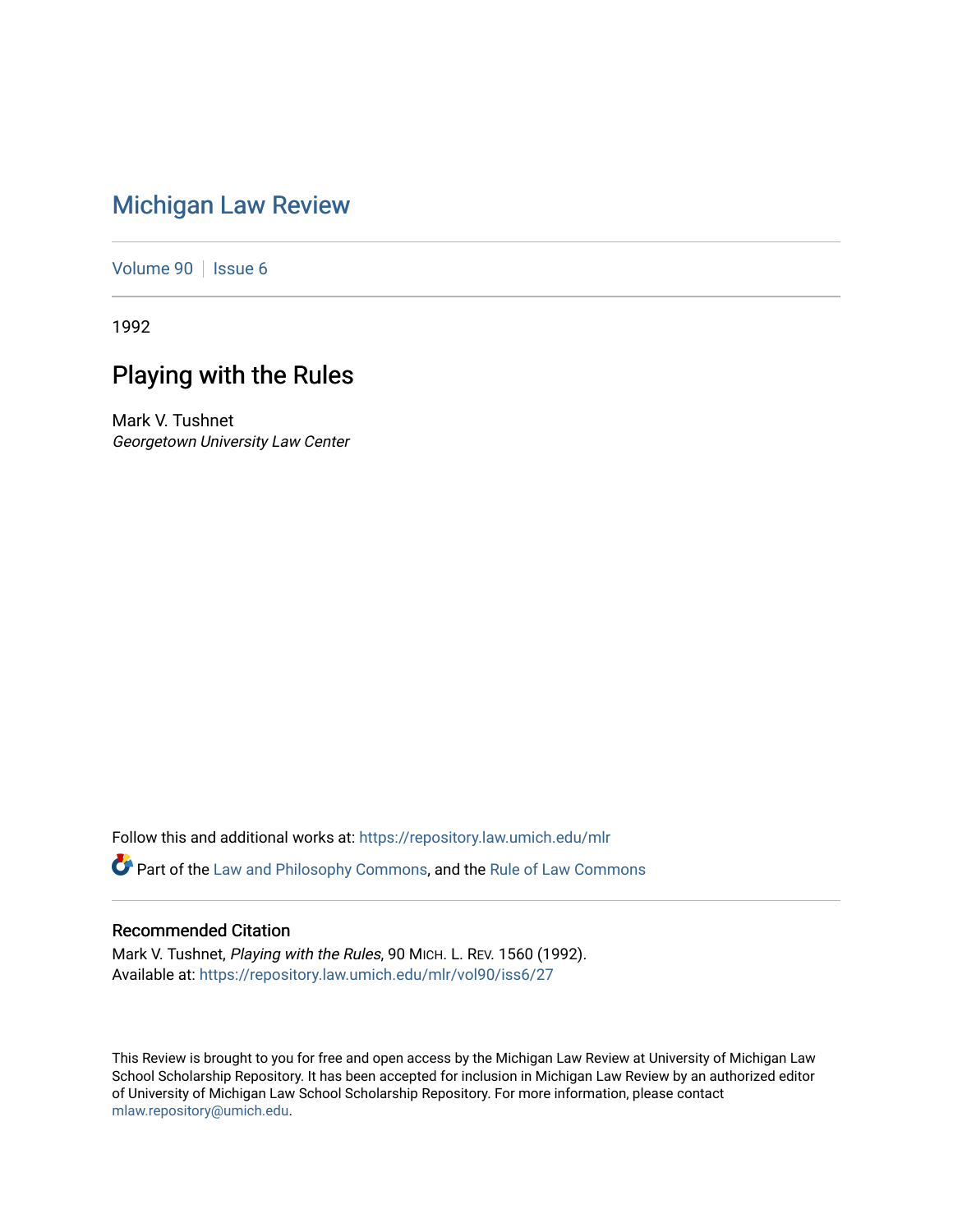### **PLAYING WITH THE RULES**

#### *Mark V. Tushnet\**

PLAYING BY THE RULES: A PHILOSOPHICAL EXAMINATION OF RULE-BASED DECISION-MAKING IN LAW AND LIFE. By *Frederick Schauer.* New York: Oxford University Press. 1991. Pp. xvii, 254. \$39.95.

What exactly do rules do? The conventional answer, which Professor Frederick Schauer1 challenges in *Playing by the Rules,* is: Not very much. Rules do so little because, while people adopt them to accomplish something (the "purpose" of the rules), the rules are always either over- or underinclusive with respect to their purposes. A rule is overinclusive when it directs someone to do something that does not promote, and might even inhibit, that rule's purposes. Applying an overinclusive rule is inefficient, imposing the costs of complying with the rule yet failing to advance the rule's purposes.2 If a transit authority excludes all drug users, including those who use methadone, from jobs on the subway to promote safety, and it turns out that the methadone users pose no more risk than anyone else, the transit authority is raising its own costs of operation without getting anything in return.<sup>3</sup> A rule is underinclusive when it fails to direct someone to do something that *does* promote its purposes. Underinclusive rules are, *qua* rules,<sup>4</sup> presumptively unfair, because nothing distinguishes the underlying case to which the rule is applied from the one to which it is not applied. In the previous example, if people with diabetes happen to pose a greater risk to safety than methadone users, then excluding the latter from jobs available to the former, in the name of safety, is unfair.

One's natural reaction, when confronted with a case in which a

4. The qualification is necessary because underinclusive rules rarely *bar* a decisionmaker from advancing the rule's purpose with respect to someone or something not covered by the rule; they merely do not require the decisionmaker to do so.

<sup>\*</sup> Professor of Law, Georgetown University. B.A. 1967, Harvard; J.D. 1971, M.A. 1971,  $Yale. - Ed.$ 

<sup>1.</sup> Frank Stanton Professor of the First Amendment, John F. Kennedy School of Government, Harvard University.

<sup>2.</sup> The conventional account of rules takes into account the possibility that applying the rule in these circumstances might be efficient if the cost of deciding whether or not to apply the rule exceeds the cost of applying it. This is what Schauer describes as "rules as rules of thumb,'' and he properly notes that it does not get at the fundamental ruleness of rules.

<sup>3.</sup> The example is drawn from New York City Transit Auth. v. Beazer, 440 U.S. 568 (1979). The analysis gets more complicated, but does not otherwise change, if the authority claims that its purpose is to promote safety in a cost-justified way.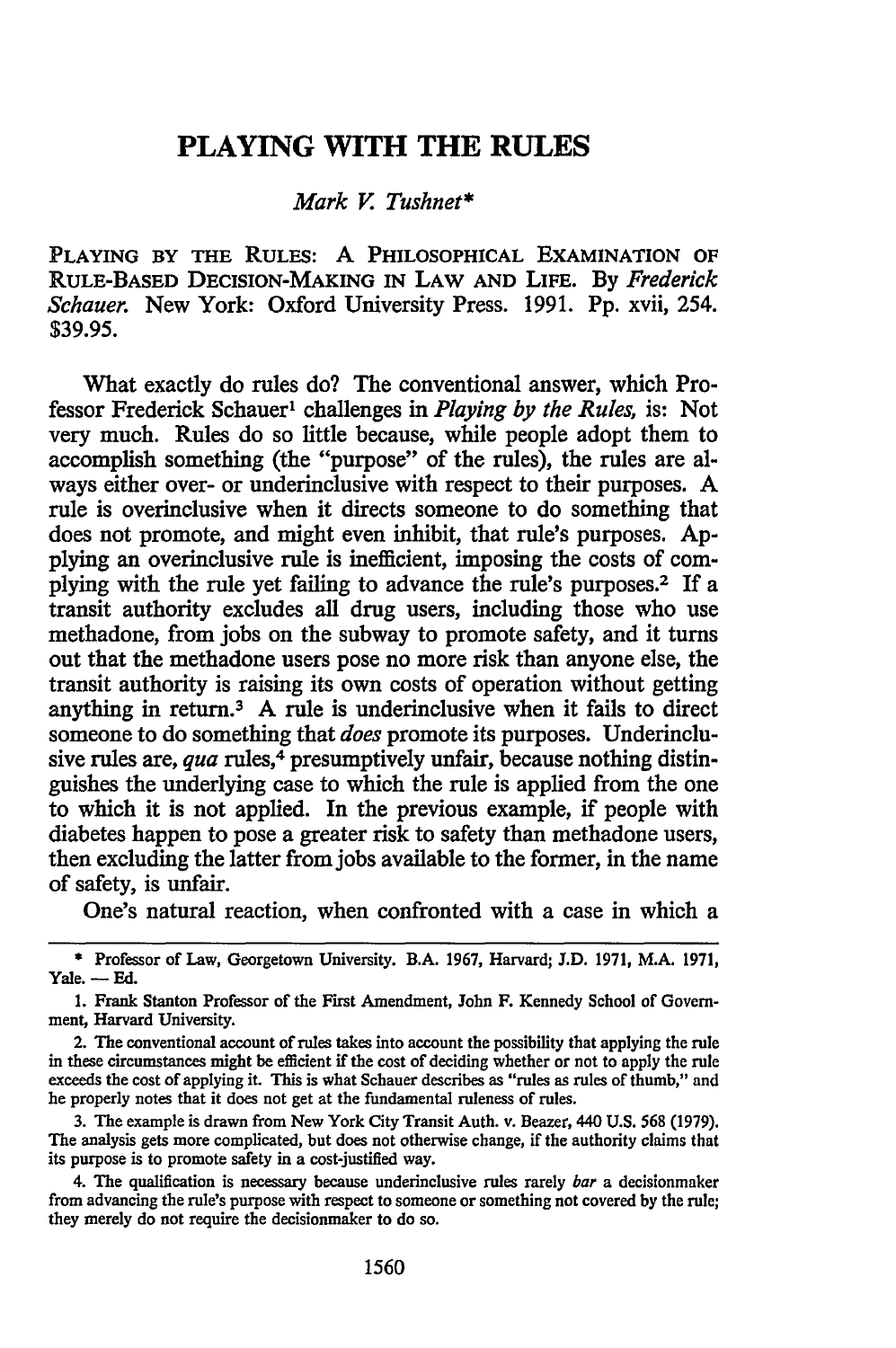rule is over- or underinclusive with respect to its purposes, is to ignore the rule and invoke the purposes directly. Then, however, the rule does no work at all. It is, as David Lyons has argued in connection with rule-utilitarianism, extensionally equivalent to its purposes.<sup>5</sup> That is, the rule consists entirely in the invocation of its purposes in particular cases. At *most,* the rule is a shorthand guide, a summary of judgments about what is most likely to advance those purposes. But, given a rational argument that applying the rule would not advance its purposes, it will not do for a decisionmaker to say: "Well, the rule says it applies, and I'm going to apply it without further consideration." Rather, the decisionmaker ought to consider the merits of the rational argument: if persuaded that applying the rule would not advance its purposes, she ought not apply it.

Schauer argues, against this conventional view, that rules really do something. The mistaken conventional view, Schauer argues, fails to distinguish between those who articulate rules and those who apply them. Schauer concedes the accuracy of the conventional view only if the very person who has articulated the rule  $-$  and who therefore knows its precise purposes and has full confidence in her own ability to determine how to advance them - will apply it. But rules are most often directed from one person to another. And, Schauer argues, if the rule-articulator, whom  $\bar{I}$  will call Susan, believes that the rule-applier, whom I will call Sylvester, will less accurately promote the rule's purposes if Sylvester attempts to analyze and apply the rule's purposes directly than if he simply invokes the rule, the rule will do some work. As Schauer puts it: "If we do not trust a decision-maker to determine *x,* then we can hardly trust that decision-maker to determine that this is a case in which the reasons for disabling that decisionmaker from determining  $x$  either do not apply or are outweighed" (p. 98).

Rules promote accurate outcomes by preempting Sylvester's inquiry into whether applying the rule would actually advance the rule's purposes. The inefficiency of overinclusiveness and the unfairness of underinclusiveness are offset, under this scenario, because Sylvester will never fail to apply the rule where doing so would in fact  $$ although Sylvester believes otherwise - advance the rule's purposes.

Before assessing Schauer's argument, I must enter a disclaimer. Schauer has written a serious work in the philosophy of law and language, which can most fully be evaluated by specialists in those fields. Although I am not such a specialist,<sup>6</sup> I can bring to Schauer's work the perspective of a law professor interested in jurisprudence, and particularly in the implications of jurisprudence for constitutional law. Although the limitations of my perspective deserve mention, I also

*<sup>5.</sup>* DAVID LYONS, TuE FORMS AND LIMITS OF UTILITARIANISM (1965).

<sup>6.</sup> I should also note that I regard myself as one of Schauer's friends, and so may be more tempered in my judgments, more charitable in my presumptions, than I might otherwise be.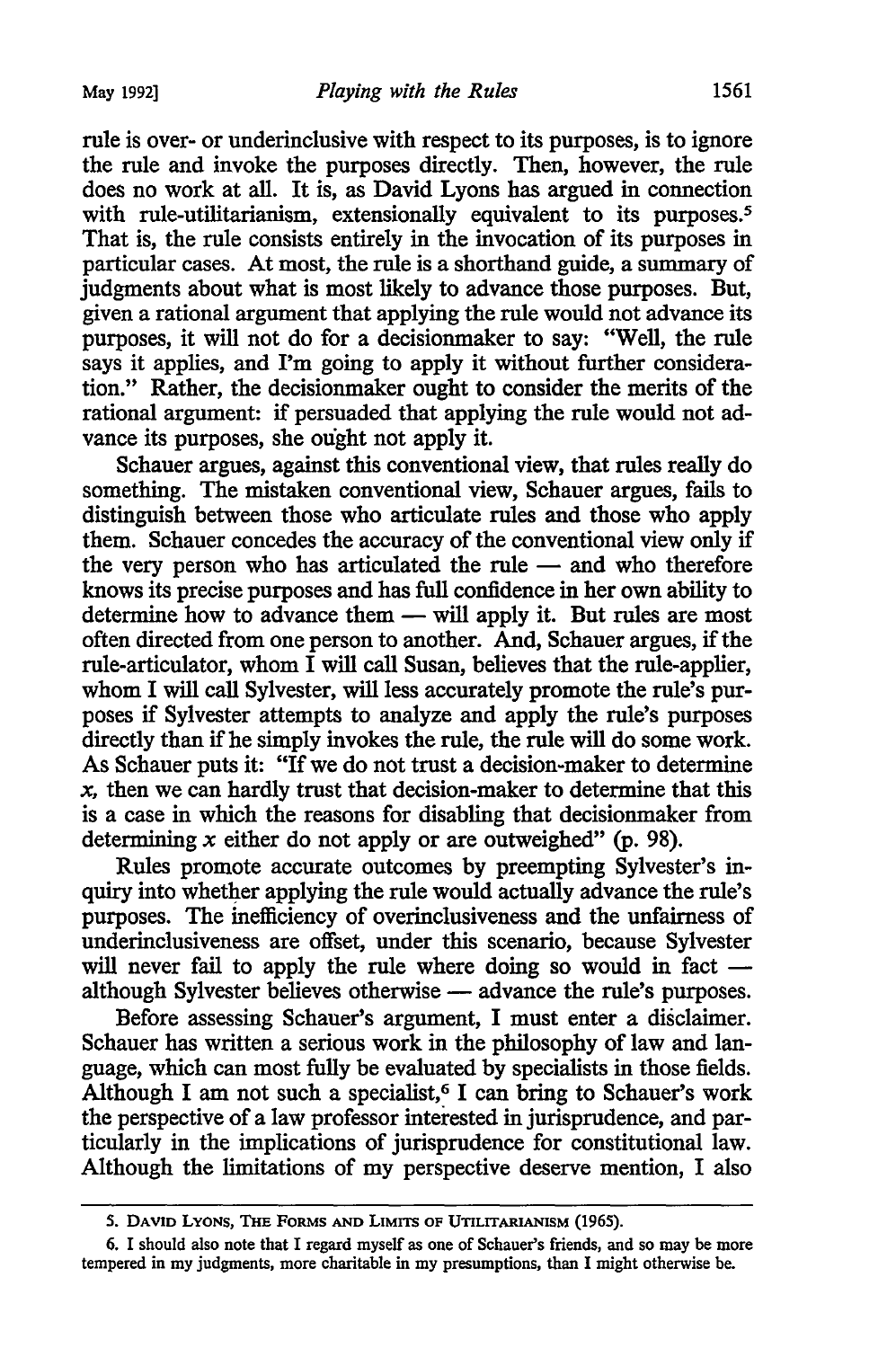believe that Schauer's work is likely to be assimilated into mainstream U.S. law precisely by people like me, rather than by specialists in the philosophy of law and language. My quibbles, criticisms, and mistakes, therefore, can suggest what the "social" meaning of Schauer's work might be over the next few years. Further, as befits a writer in the analytic tradition, Schauer takes great care to be as precise as he can in his formulations. As a result, it would take an extended analysis and argument to unpack what he has to say about many collateral points. Fortunately for me, those collateral points do not adhere conceptually to Schauer's central argument about the practice of rule-following, and I believe it appropriate to leave discussion of most of the collateral points to others.<sup>7</sup>

Schauer's basic argument turns on distinguishing between Susan, the rule-articulator, and Sylvester, the rule-applier. Two related problems arise from that distinction. Schauer argues that rules do something when Susan, and not Sylvester, can better discern when applying the rule will advance the rule's purposes.<sup>8</sup> In Schauer's core image, a judge articulates a rule to be applied by a police officer on the beat. Some police officers might be better than some judges at determining whether the purposes of the constitutional rules limiting police investigatory techniques would be promoted by refraining from using one such technique in the circumstances at hand. But, Schauer suggests, the typical officer is more likely than the typical judge to make errors of over- and underinclusiveness. The typical officer will mistakenly believe in a high probability of discovering a crime in progress, while the typical judge, knowing that the probability is relatively low, can state a rule directing the officer to refrain from investigating unless conditions A, B, and  $\tilde{C}$  obtain - conditions that together raise the probability to a socially acceptable level. As Schauer says, we take a "worst case" or second-best perspective (pp. 152-53), disabling the best police officers from exercising their judgment directly so that less competent officers will, by following the rule, make the right decision more often. In the aggregate, we get a better fit between actions and purposes by directing every police officer to follow the rule, although in particular cases the best police officer would serve us better by exercising independent judgment.

Suppose, however, that Sylvester is actually better than Susan at figuring out how the rule's purposes will be advanced. The very abstractness of the issues presented to appellate courts, for example,

8. *See, e.g.* pp. 149-50.

<sup>7.</sup> For example, much of chapter 2 clarifies the distinction between descriptive and prescrip· tive rules, and similarly clarifies the notion of rules as probabilistic descriptive generalizations. These clarifications are important in some contexts but they are not, I think, central to Schauer's main argument. Except when engaged in a particular kind of philosophical argument, of a different sort than Schauer's, few people think that legal rules are, in their normative dimension, descriptive.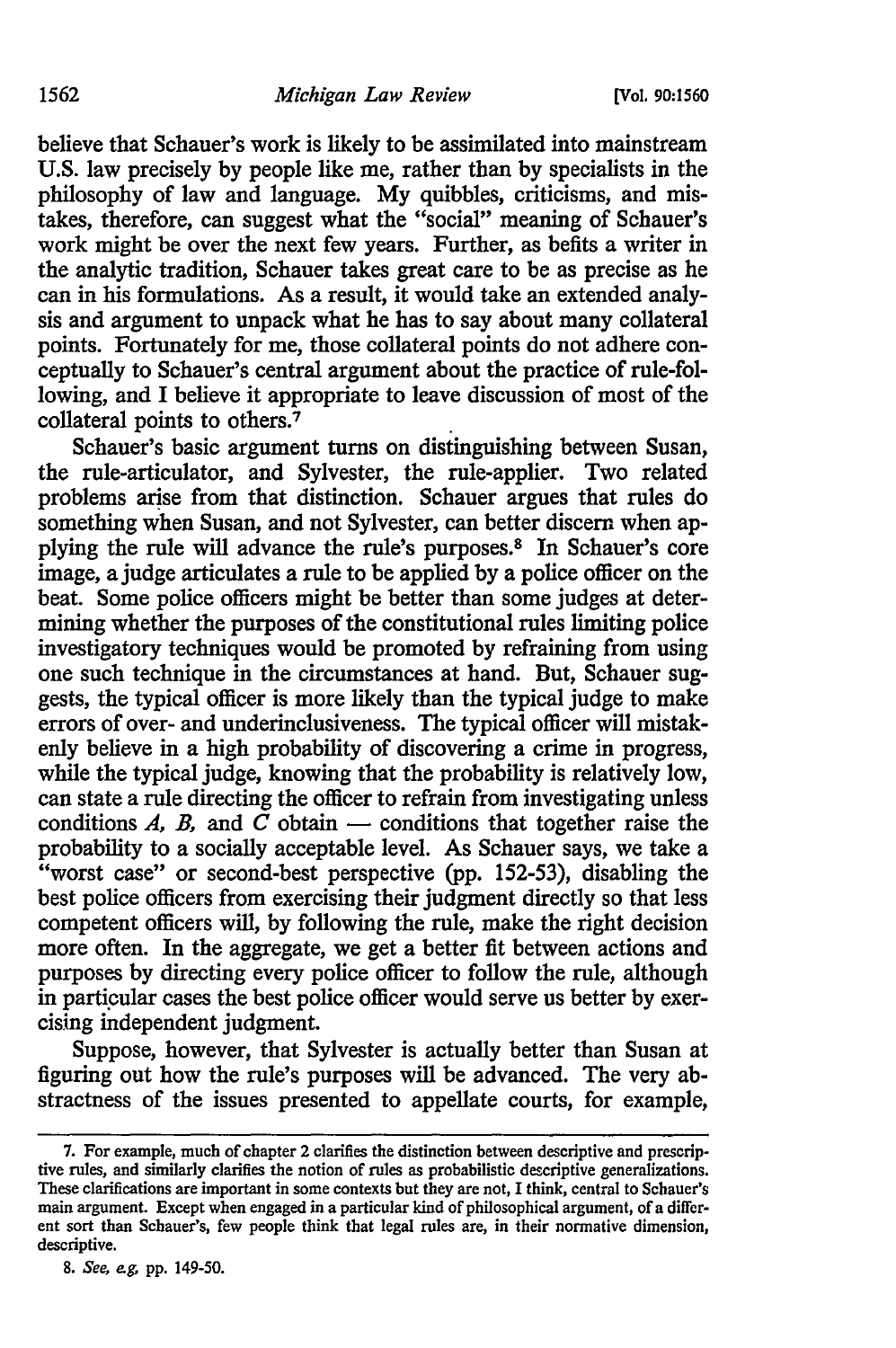might lead judges to overlook relevant information that police officers have at their fingertips — information that because of their lack of specialized education, officers are less likely to articulate in terms that judges find persuasive.<sup>9</sup> Here, two possibilities emerge. First, Susan may recognize that Sylvester is better than she. She could then adopt a rule for herself that she will always defer to Sylvester's decisions. That, however, raises a difficult question. Under what circumstances does it make sense for a person to make a rule that purports to bind herself in the future? It makes sense, I think, if Susan (a) is unsure that she will be able to invoke the rule's purposes directly in the future (perhaps because she knows that her judgmental capacities will degenerate), and (b) is sure that in the future she would recognize that her then-contemporary judgments about what would advance the rule's purposes were less accurate than the judgments to which the rule directs her (that is, that she would recognize that her judgmental capacities had degenerated). I am skeptical about the psychological realism of this picture.<sup>10</sup>

The other possibility introduces a third character, Loretta the legislator. Loretta knows that Sylvester is better than Susan, and therefore structures Susan's jurisdiction to keep her from making rules binding on Sylvester. At this point, though, a problem of infinite regress looms. We want to make sure that Loretta allocates jurisdiction correctly, allowing Susan to make rules where she is better than Sylvester, and denying her jurisdiction where Sylvester is better. But, of course, the allocation of jurisdiction occurs according to some rule, too.<sup>11</sup> As a result, we now have to worry about the problem that arises when Susan is better than Loretta at figuring out when invoking Susan's jurisdiction will promote the purposes of the rules.

The problem of jurisdiction may not be serious in light of Schauer's limited purposes. At the outset of the book, he describes his analysis as deliberately "unrealistic" (p. vii). I take that to mean that the analysis tries to define a set of conditions that would make "playing by the rules" a coherent practice. Schauer's conditions for coherence are these: (a) Susan is better than Sylvester with respect to questions over which she has jurisdiction; (b) Loretta is better than  $\tilde{S}$ usan with respect to questions of allocating jurisdiction; (c) and so on *ad infinitum.* Nothing in this argument *requires* that those condi-

<sup>9.</sup> I merely note that a certain degree of elitism seems essential to Schauer's argument, beyond even the hierarchy of rule-articulator and rule-applier that it obviously requires.

<sup>10.</sup> Schauer discusses this intertemporal problem in connection with the issue of precedent (pp. 182-87), and in connection with institutions that persist over time with changing personnel (pp. 172-74). The discussion of precedent, posing the problem as it arises for Susan at time 2, does not, I think, fully address the problem that faces Susan at time 1. The discussion of institutions, while astute, of course does not deal with the psychology of rule-formulation by individuals.

<sup>11.</sup> Schauer uses the term *jurisdiction-apportioning* to describe rules. *See, e.g.,* p. 98.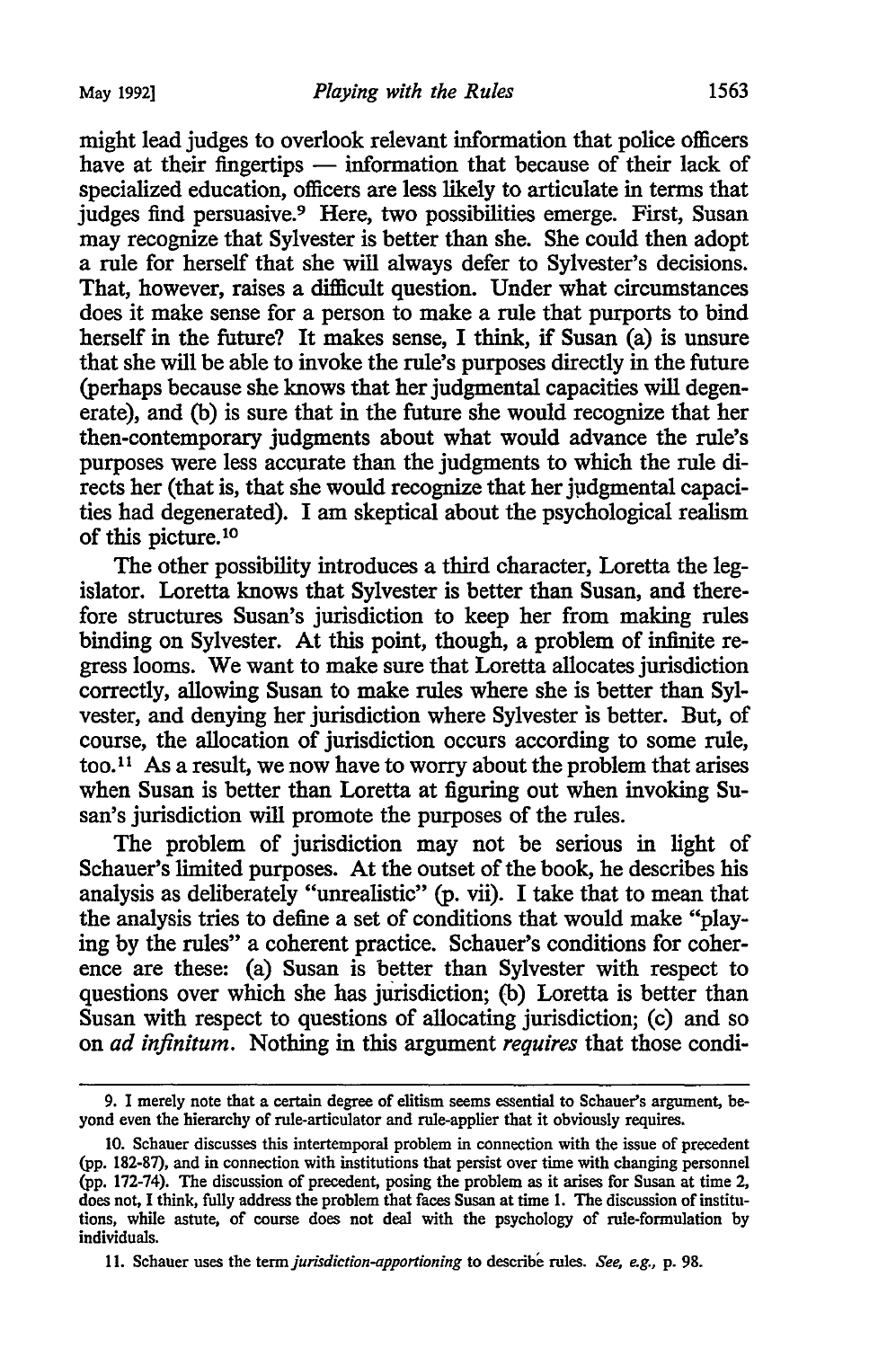tions ever obtain, and indeed Schauer often inserts qualifications strongly suggesting that, in his view, the domain in which "playing by the rules" is a coherent practice is quite limited.<sup>12</sup> Further, nothing in the argument requires that anybody ever be able to tell whether or not the conditions obtain, which is why the infinite regress is not a problem for the argument.

Still, I am bound to wonder about the practical significance of Schauer's argument.<sup>13</sup> Once again I find it useful to put the question in terms of jurisdiction. Jurisdictional rules typically allocate decisions to institutions — courts, police departments, prosecutors' offices, legislatures - rather than to individuals. And, while I am confident that some individuals are better than others at determining whether applying a rule will advance or impede the rule's purposes,  $\tilde{I}$  seriously doubt whether we can make any systematic judgments about institutions. I for one am not confident that judges, taken as a group, are better than police officers or, perhaps more important, police chiefs again, taken as a group  $-$  at striking the proper balance between my right to be protected against depredations by marauding individuals and my right to be protected against depredations by marauding police officers.

My lack of confidence occurs because each job requires its holder to have a number of talents: the ability to make sound judgments after reflection ("applying the law"), the ability to make sound decisions quickly ("preserving order"), the ability to discern the reality of events beneath the words people use to describe them ("finding facts"), and many others. Some people are better than others along all these dimensions, but we have no reason to believe that the processes by which people are selected for different jobs ensure that only those better along all dimensions occupy the superior positions. Some judges are better than some police chiefs, but some police chiefs are better than some judges.

Further, the situations in which people are called on to make decisions are so various that we have no reason to believe that the talents we measure as a basis for deciding who ought to occupy different jobs really do very well to identify those who will make the best decisions about the cases they are asked to decide. Police chiefs probably are better than judges in setting guidelines about high-speed car chases; judges probably are better than police chiefs in setting guidelines about using battering rams to get into "drug houses." And, unfortunately, I doubt that we really know whether most rules deal with situations

<sup>12.</sup> *See, e.g.,* p. 179 ("the aspirations of the common law tend away from ruleness").

<sup>13.</sup> Schauer expresses the "hope" that his analysis can be "returned to its more realistic home . . . in such a way that the analysis may then help those who study decision-making in greater breadth." P. vii.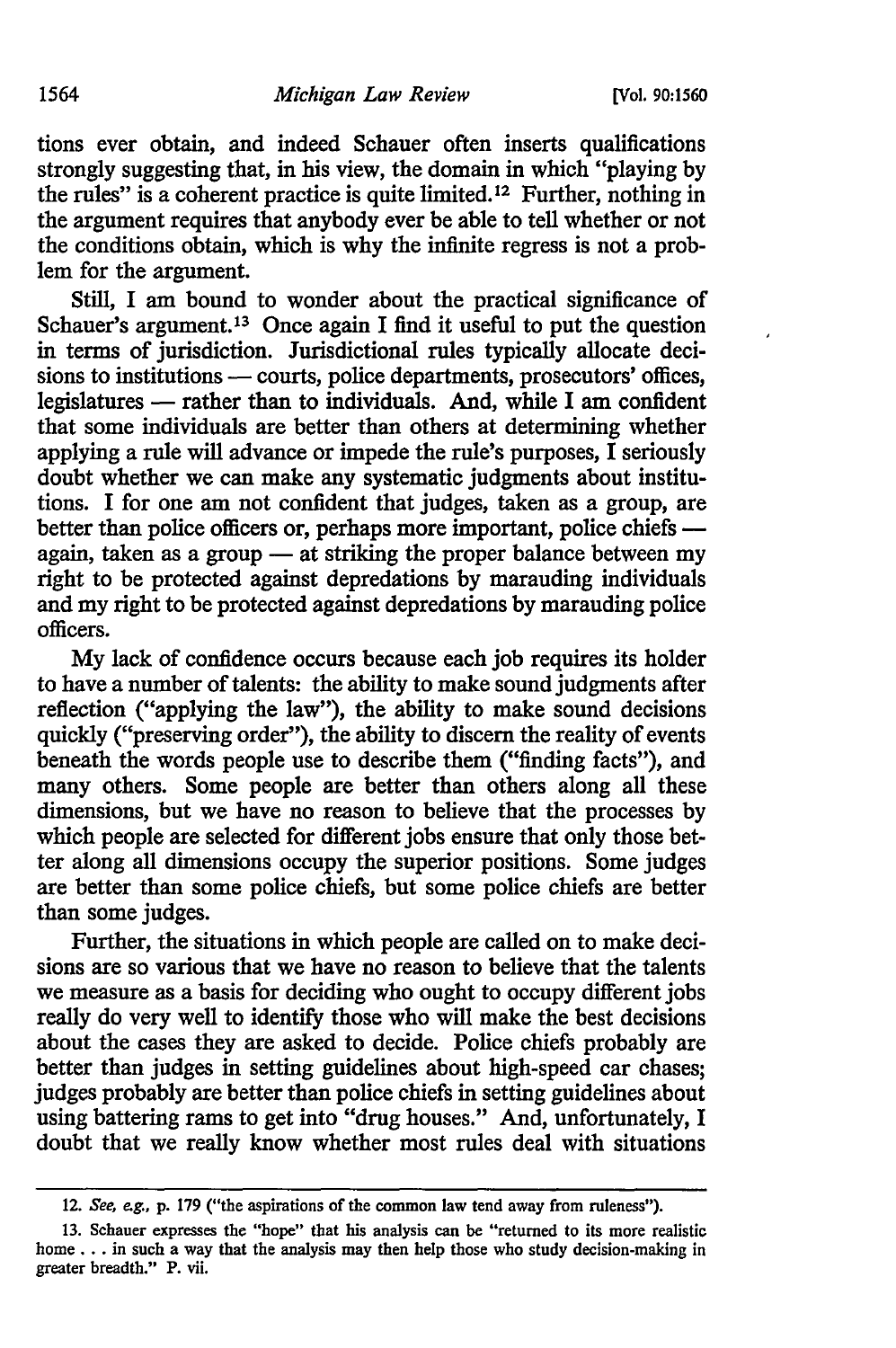more like car chases or more like battering rams.14

The general point follows. Suppose that the distribution of skill in applying rules solely in light of their purposes is roughly the same within every potential rule-applying institution. Then, playing by the rules would not be a coherent practice: Susan might be better than Sylvester, but all the Susans taken together would not be better than all the Sylvesters taken together. Of course, to find out whether this was true would require an empirical inquiry of the sort that Schauer abjures.15

Schauer makes a secondary argument, one that almost inverts the first insofar as it requires that he deny that two groups like the Susans and the Sylvesters are different. The problem this argument addresses is: How does it come about that Sylvester actually is constrained by the rule Susan has laid down? Sylvester may follow the rule because he is subject to the exercise of social power; if Susan concludes that he failed to follow the rule, he will be fired. Then, however, Sylvester is not constrained *by the rule;* he is constrained by social power.16 For *the rule* to constrain, it must have what Schauer calls *semantic autonomy* — "the ability of symbols . . . to carry meaning independent of the communicative goals on particular occasions of the users of those symbols" (p. 55).

Clearly, to complete the argument, Schauer must establish that semantic autonomy is not derived from social power.<sup>17</sup> At this point my amateur status disables me from offering more than a modest comment. Consider the possibility that the meaning of words is stabilized within communities that are constituted by the exercise of social power.18 Within such communities, words have the relevant sort of semantic autonomy, and rules (appear to) constrain, but the true source of constraint is the social power that constitutes the community.19 Schauer marches up to, and then away from, discussing this

16. I believe that the argument against Schauer is strongest in its "social power" version, but similar arguments could be constructed by someone who offered some other nonlinguistic source of constraint.

17. Or, again, from some other nonlinguistic source.

18. For my argument to hold, these communities must be linguistic: social power must define the language that community members use. For a discussion of Schauer's response to one version of this claim, see *infra* note 20.

19. For an analysis that is, I believe, consistent with the lines of argument developed here, see Margaret Jane Radin, *Presumptive Positivism and Trivial Cases,* 14 HARV. J.L. & PUB. POLY. 823 (1991).

<sup>14.</sup> I am fairly sure that class-based elitism affects the judgment prevalent among law professors that judges, taken as a whole, are better along most dimensions than police officers or police chiefs. *See also supra* note 9.

<sup>15.</sup> One might ask for a common-sense judgment about the distribution of skills. For what it's worth, my sense of things is that police chiefs have a slight advantage over judges with respect to the skills relevant to issues of law, order, and civil liberties. Of course, framing the inquiry in terms of common sense simply invites us to consider the social sources of common sense.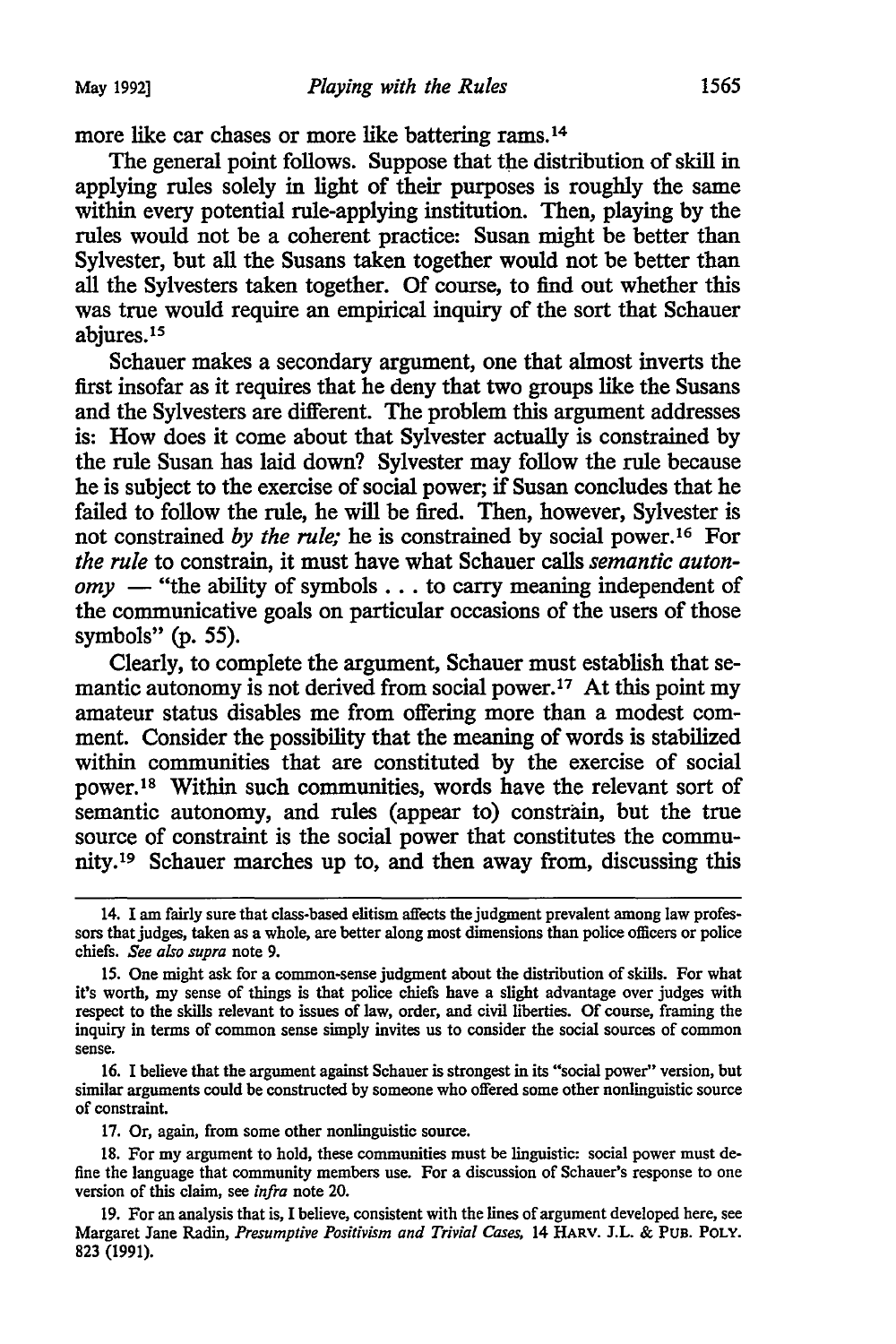possibility. 20

Schauer does show that the "social power" argument cannot be conducted on the level of individuals, but that, presumably, should go without saying. He may have been misled by a common rhetorical style, echoed in this review, of personalizing more general arguments (Susan and Sylvester, for example) rather than discussing  $-$  to be crude about it — the ruling class and the working class. Of course the question of social power, or nonlinguistic sources of semantic autonomy, arises only in connection with Susans and Sylvesters taken as aggregates.

In two footnotes, Schauer notices the problem, but recasts it in a way that leads him away from a full discussion. "[N]othing I say," he writes, "denies the possibility of linguistic sub-communities within the community of English-speakers."<sup>21</sup> But, he argues, "it is almost always the case that that technical language [of linguistic subcommunities] is parasitic on ordinary language"  $(p. 60 n.11)$ . Finally, Schauer envisages an extension of the "technical sub-community" idea to "the possibility that every speech act environment is its own linguistic community"  $(p. 60)$  — that is, an extension to a completely individualistic form.

I do not understand why the only relevant subcommunities are those that use technical language. Perhaps Schauer believes that linguistic subcommunities cannot be constituted by social power because they must use ordinary language to get the process of becoming a *sub*community going, and that social power can have no relevance to the already constituted ordinary-language community of which the subcommunities are already parts. Yet, the point about linguistic communities that use technical language, which Schauer obviously understands, is that their uses are initially parasitic upon ordinary language, but at some point split off.

Now consider two potential linguistic subcommunities: Susan's and Sylvester's. Perhaps their language must be parasitic on ordinary language in the same way, but I do not understand why that must be so. If they are parasitic in different ways, as the subcommunities de-

<sup>20.</sup> Schauer addresses what he properly calls an implausible argument that "meaning is a function of how an item of language is used on a particular occasion by a particular speaker." P. 59. He says as well that it is another thing to argue that "the meaning of a word  $\ldots$  is a function of how it is used by the community of speakers of a language." P. 59. A few pages later he discusses an important contemporary controversy among philosophers about how to understand Wittgenstein's discussion of rule-following. Pp. 65·68. The dispute as Schauer presents it con· cems how *"an unformulated or unformulatab/e rule"* constrains; it does not concern "explaining the potential constraint of a formulated rule." P. 67. As so understood, the dispute is not one on which Schauer must take a position. P. 65 n.23. Perhaps because I have misunderstood the philosophers' debates about Wittgenstein (and because I find one side of the argument more persuasive than the other), I think that Schauer does not confront the "social power" argument head on.

<sup>21.</sup> P. 60 n.11; *see also* p. 58 n.8.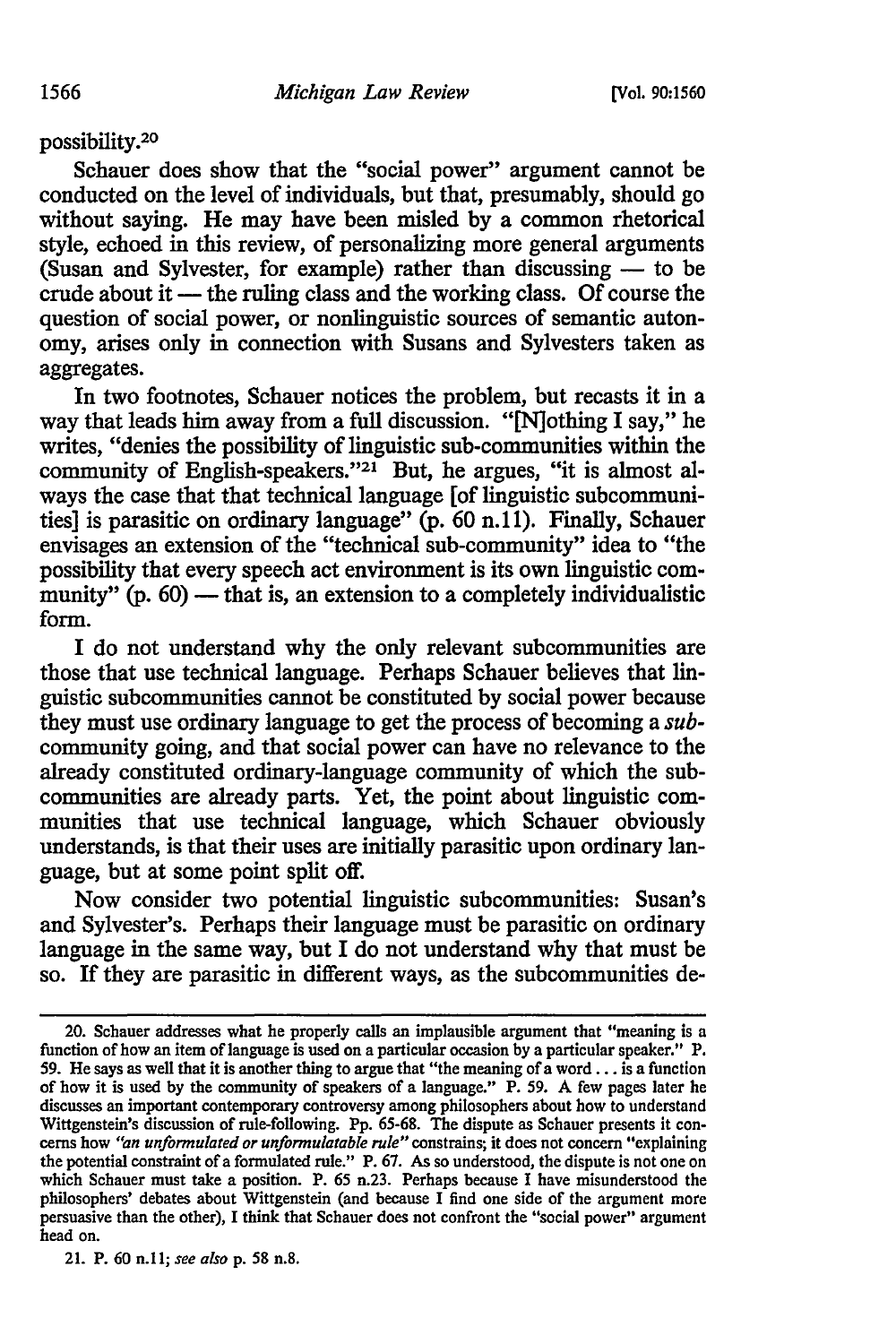velop their understanding of their own terms, the distance from ordinary language increases, but, more important for the present argument, so does their distance from each other. Sylvester's *probable cause* may be parasitic on ordinary language in one way, within a linguistic subcommunity of police officers, while Susan's is parasitic on ordinary language in another way, within a different linguistic subcommunity. 22 If Sylvester nonetheless acts in a manner consistent with Susan's rule, Schauer has not eliminated  $-$  or, I am afraid, even addressed - the possibility that it is social power, rather than the rule's meaning, that constrains Sylvester. To capture my point in an oversimplified phrase: for "playing by the rules" to be a coherent practice, Sylvester must be different from Susan, but for rules to constrain because of their semantic autonomy, Sylvester must be part of the same linguistic community as Susan.

Nothing in the nature of society makes it *impossible* for both parts of that phrase to be true. Nor, however, does anything in the nature of language make it *necessary* that they both be true. In short, Schauer's analytic exercise makes sense of the practice of rule-following, but it does not, because I believe it cannot, establish that rules constrain because of their semantic autonomy. I confess, though, that I do not really understand why that is so important anyway.

Throughout the book Schauer illuminates a number of issues. For example, he explains why a legal system, considered as a set of rules, typically operates on the premises of "presumptive positivism" (pp. 202-06). Yet, as far as I can tell, little in Schauer's analysis of these collateral issues turns on his particular view of the ruleness of rules; nothing changes, as far as I can see, if we confine our attention to rules considered as mere "rules of thumb." Presumptive positivism for Schauer is "a way of describing a degree of strong but overridable priority," so that "decision-makers override a rule ... not when they believe that the rule has produced an erroneous or suboptimal result in this case ... but instead when, and only when, the reasons for overriding are perceived by the decision-maker to be particularly strong" (p. 204). But that also describes how an intelligent decisionmaker uses rules of thumb. Rules of thumb have presumptive force when decisionmakers believe that they *may* be overlooking information that a more intensive but more expensive search would reveal. They therefore lack sufficient confidence in their judgment that the result in the case at hand is erroneous to override the rule of thumb, which encapsulates a range of experience with apparently similar cases.

Schauer's collateral arguments are interesting, but obviously more important is his central point about the practice of rule-following. His analysis there is instructive, and may well be correct as a conceptual

<sup>22.</sup> For example, Susan the judge may believe that *probable* means "more likely than not," while Sylvester the police officer may believe that it means "reasonably likely."